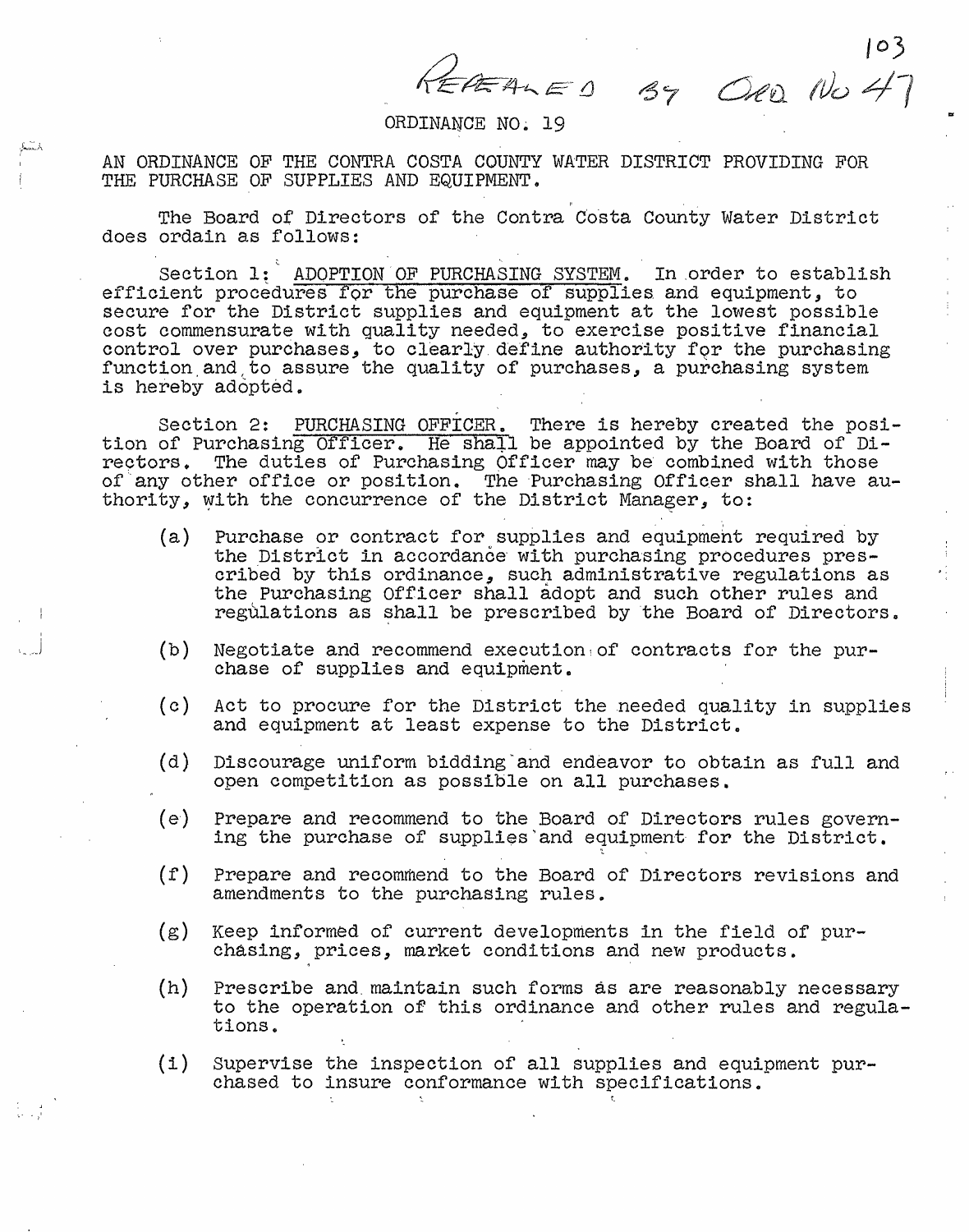## (j) Maintain a Bidders! List, Vendors Catalog file and records. needed for the efficient operation, of the Purchasing Bepartment.

Section 3: BIDDING. Purchases of supplies and equipment shall be by bid procedures pursuant to Sections  $4$  and  $5$ . Bidding shall be dispensed with only when an emergency requires that an order be placed with the nearest available source of supply, when the amount involved is less than two-hundred-dollars  $(*200-00)$ , or when the commodity can be obtained from only one vendor.

Section 4: FORMAL CONTRACT PROCEDURE. Except as otherwise pro-<br>vided herein, purchases and contracts for supplies and equipment of estimated value greater than two thousand dollars (\$2,000.00) shall be by written contract with the lowest responsible bidder pursuant to the procedure prescribed herein.

- (a) Notice Inviting Bids. Notices inviting bids shall include a general description of the articles to be purchased, shall state where bid blanks and specifications may be secured, and the time and place for opening bids.
	- (1) Published Notice. Notice inviting bids shall be pub-<br>lished at least ten days before the date of opening<br>of the bids. Notice shall be published at least once in a newspaper of general circulation, printed and published in the District.
	- (2) Bidders' List. The Purchasing Officer shall also solicit sealed bids from all responsible prospective suppliers whose names are on the Bidders' List or who have requested their names to be added thereto.
	- (3) Bulletin Board. The Purchasing Officer shall also advertise pending purchases by a notice posted on a public bulletin board in the District's office.
- (b) Bidder's Security. When deemed necessary by the Purchasing Officer, bidder's security may.be prescribed in the public notices inviting bids. Bidders shall be entitled to return of bid security; provided that a successful bidder shall forfeit his bid security upon refusal or failure. to execute the contract within ten {10) days after the\ notice of award of contract has been mailed, unless the District is responsible for the delay. The Board of Directors may, on refusal or failure of the successful bidder to execute the contract, award it to the next lowest responsible bidder. If the Board of Directors awards the contract to the next lowest bidder, the amount of the lowest bidder's security shall be applied by the District<br>to the difference between the low bid and the second<br>lowest bid, and the surplus, if any, shall be returned to<br>the lowest bidder. to the difference between the low bid and the second lowest bid, and the surplus, if any, shall be returned to the lowest bidder.

tl.  $/$  0  $\varphi$   $\varphi$ *(rJlc/* ?S)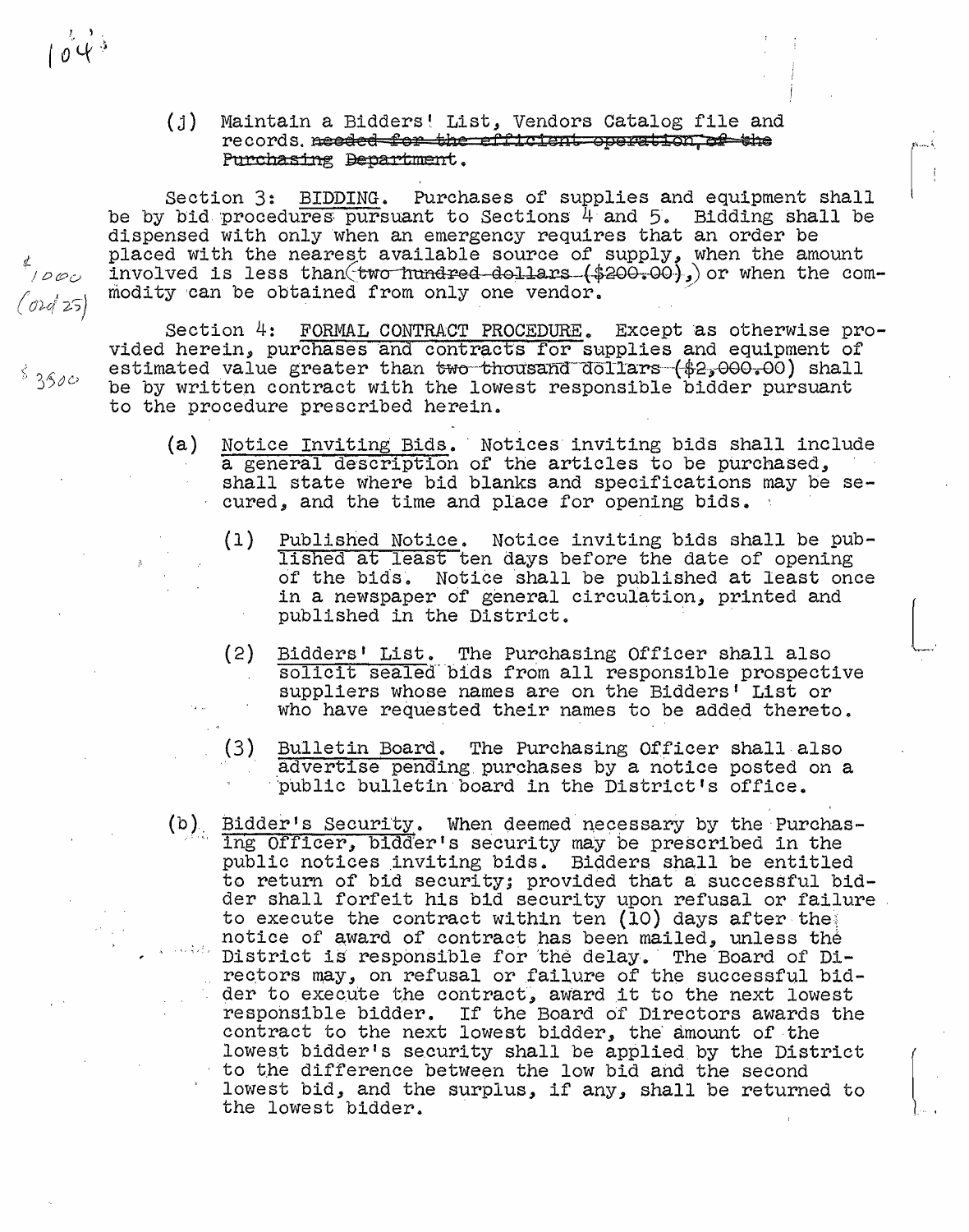- (~), Bid Opening Procedure. Sealed bids shall be submitted to the Purchasing Officer and shall be identified as bids on the envelope. Bids shall be opened in public at the time and place stated in the public notices. A tabulation of all bids received shall be open for public inspection during regular business hours for a period of not less than thirty (30) calendar days after the bid opening.
- (d) Rejection of Bids. In its discretion, the Board of Directors may reject any and all bids presented and .re-advertise for bids.
- (e) Award of Contracts. Contracts shall be awarded by the Board of Directors to the lowest responsible bidder except.as otherwise provided herein.
- {f) Tie Bids. If two or more bids received are for the same total amount or unit price, quality and service being equal and if the public interest Will not permit the delay of readvertising for bids, the Board of Directors may accept the one it chooses or.accept the lowest bid made by negotiation with the tie bidders at the time of the bid opening.
- $(g)$  Performance Bonds. The Board of Directors shall have authority to require a performance bond before entering a contract in such amount as it shall find reasonably necessary to protect the best interests of the District. If the Board of Directors requires a performance bond, the form and amount of the bond shall be described in the notice inviting bids.

Section 5: OPEN MARKET PROCEDURE. Purchases of supplies and  $\sim$  equipment of an estimated value in the amount of two-thousand dollars 1s0. equipment of an estimated value in the amount of two thousand dollars<br>(\$2,000.00) or less may be made by the Purchasing Officer in the open  $(\frac{2}{32},000.00)$  or less may be made by the Purchasing Officer in the open market without observing the procedure prescribed by Section 4.

i I ···-··\_J

- (a) Minimum Number of Bids. Open market purchases shall, wherever possible, be based on at least three bids, and shall be awarded to the lowest responsible bidder.
- (b) Notice Inviting Bids. The Purchasing Officer shall solicit bids by written requests to prospective vendors and by tele $p$  is  $p$   $\frac{1}{2}$   $\frac{1}{2}$   $\frac{1}{2}$   $\frac{1}{2}$   $\frac{1}{2}$   $\frac{1}{2}$   $\frac{1}{2}$   $\frac{1}{2}$   $\frac{1}{2}$   $\frac{1}{2}$   $\frac{1}{2}$   $\frac{1}{2}$   $\frac{1}{2}$   $\frac{1}{2}$   $\frac{1}{2}$   $\frac{1}{2}$   $\frac{1}{2}$   $\frac{1}{2}$   $\frac{1}{2}$   $\frac{1}{2}$   $\frac{1}{2}$
- (c) Written Bids. Sealed written bids shall be submitted to the Purchasing Officer who shall keep a record of all open market orders and bids for a period of one year after the submission of bids or the placing of orders. This record, while so kept, shall be open to public inspection.

on his representative

Section 6: INSPECTION AND TESTING. The Purchasing Officer shall inspect supplies and equipment delivered to determine their/conformance with the specifications set forth in the order or contract. The

 $105$